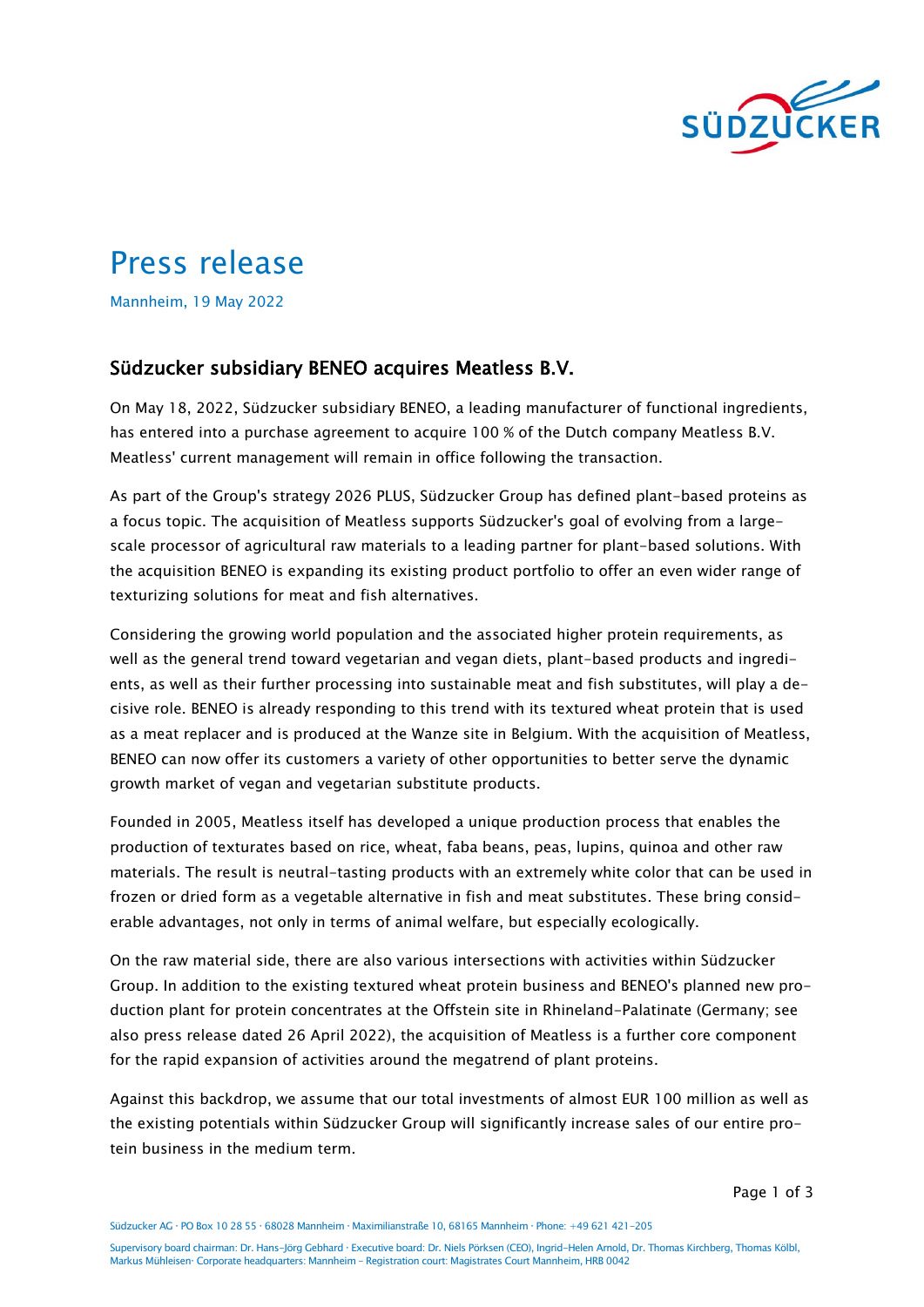

Press photos: *Image and media library | Südzucker AG (suedzucker.de)* 

Südzucker AG Maximilianstraße 10 68165 Mannheim, Germany

Financial Press: Dr Dominik Risser Phone: +49 621 421-205 public.relations@suedzucker.de

#### About the Südzucker Group

Südzucker is a major player in the food industry with its sugar, special products, starch and fruit segments, and Europe's leading ethanol producer with its CropEnergies segment.

In the traditional sugar business, the group is Europe's number one supplier of sugar products, with 23 sugar factories and two refineries, extending from France in the west via Belgium, Germany and Austria, through to Poland, the Czech Republic, Slovakia, Romania, Hungary, Bosnia, and Moldova in the east. The special products segment, with its consumer-oriented functional ingredients for food and animal feed (BENEO), chilled/frozen products (Freiberger) and portion packs (PortionPack Europe), operates in dynamic growth markets. Südzucker's CropEnergies segment is Europe's leading producer of renewable ethanol, with production sites in Germany, Belgium, France and Great Britain. Other products in this segment are protein food and animal feed products as well as biogenic carbon dioxide. The new starch segment comprises AGRANA's starch and ethanol activities. The group's fruit segment operates globally, is the world market leader for fruit preparations and is a leading supplier of fruit juice concentrates in Europe.

In 2021/22, the group employed about 18.000 persons and generated revenues of about EUR 7.6 billion.

#### About BENEO

BENEO has long-term experience in developing and producing ingredients from natural sources for food, feed and pharmaceutical products. These plant-based functional ingredients help improve the nutritional and technical properties of a wide variety of products, by supporting health and optimising taste and texture. The company's portfolio includes functional carbohydrates from sugar beet, prebiotic chicory root fibre, plant-based proteins and speciality ingredients from rice.

Through a unique chain of expertise, including the BENEO-Institute that provides decisive insights into nutrition science and legislation, and the BENEO-Technology Center that consults in application technology, BENEO supports customers by providing ingredients that promote a healthy lifestyle in a holistic way.

Formed in 2007, BENEO is active in over 80 countries, employs more than 1000 people and has five state-of-the-art production sites in Belgium, Chile, Germany and Italy.